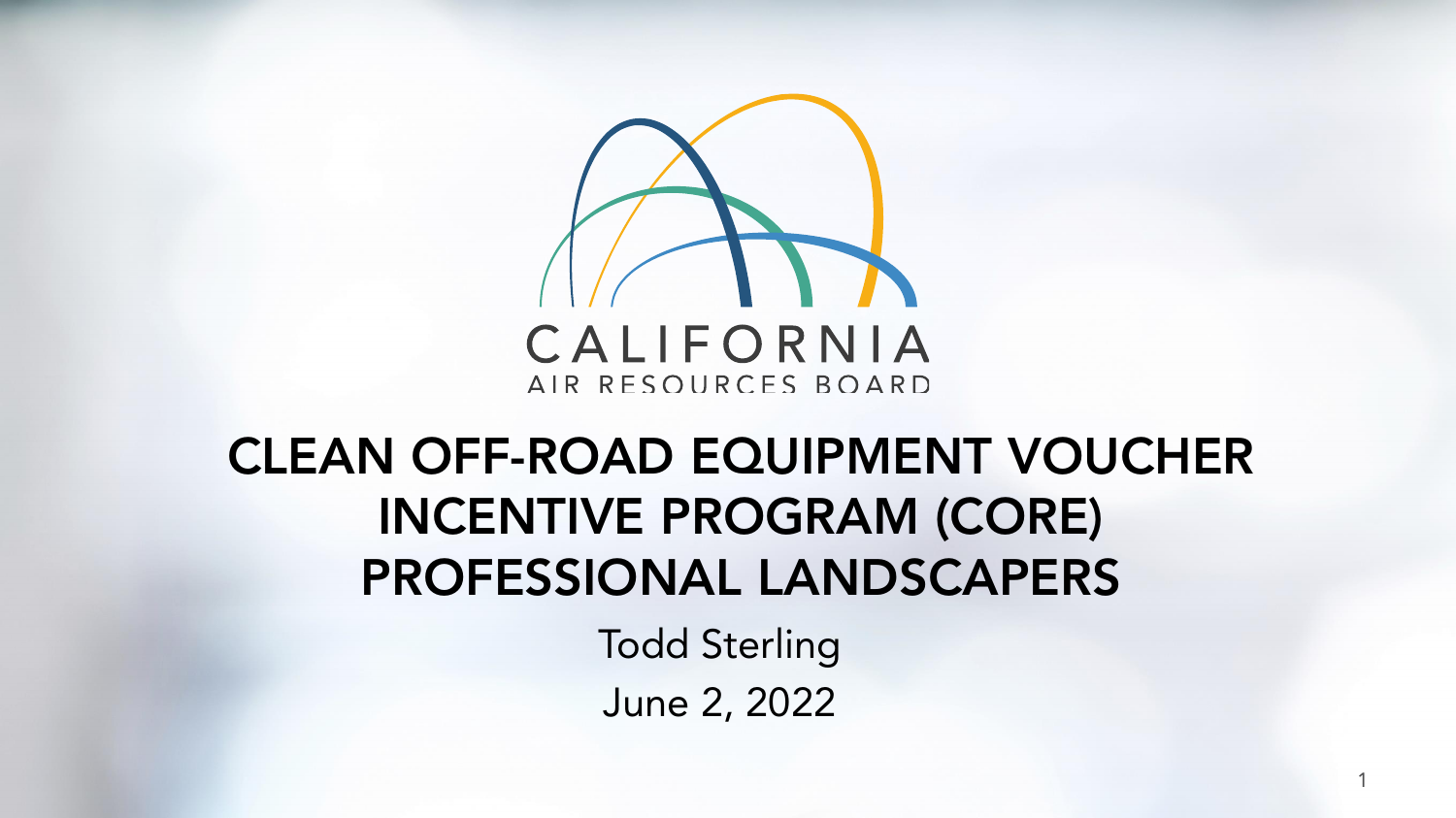## **CORE - PROFESSIONAL LANDSCAPE**

#### **Agenda**

- **CORE background**
- **CORE for small business and sole proprietor landscape companies**
- **Proposed eligible zero emission equipment types and voucher amounts**
- **How to participate**

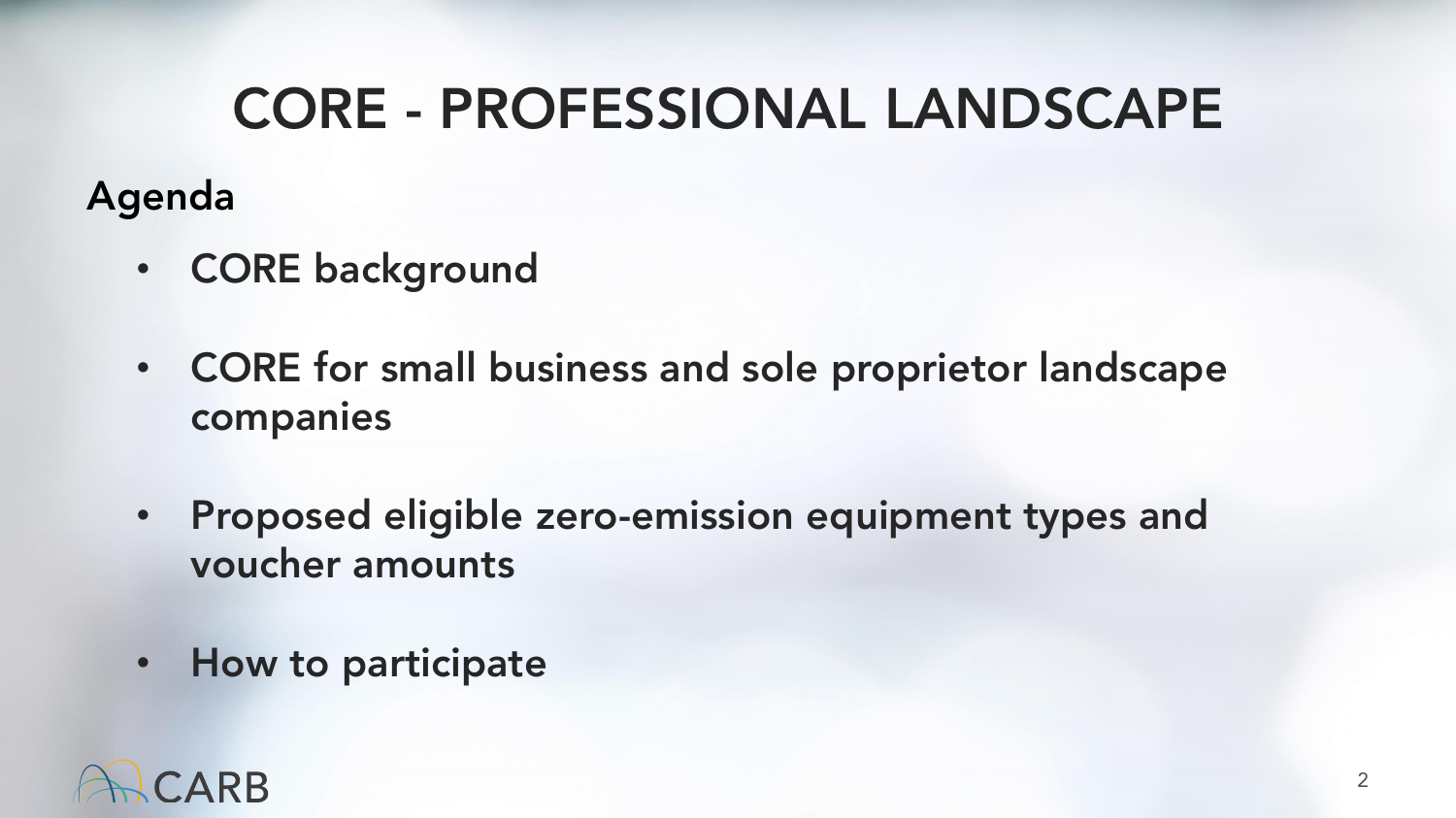# **WHAT IS CORE?**

#### **General overview**

- Offset the incremental cost of zero-emission technology
- First-come, first-served
- No scrappage

#### **Originally launched in 2020**

Freight equipment only

#### **For 2022 CORE adds:**

- Expand to other off-road equipment types
- Small Business and Sole Proprietary Professional landscapers

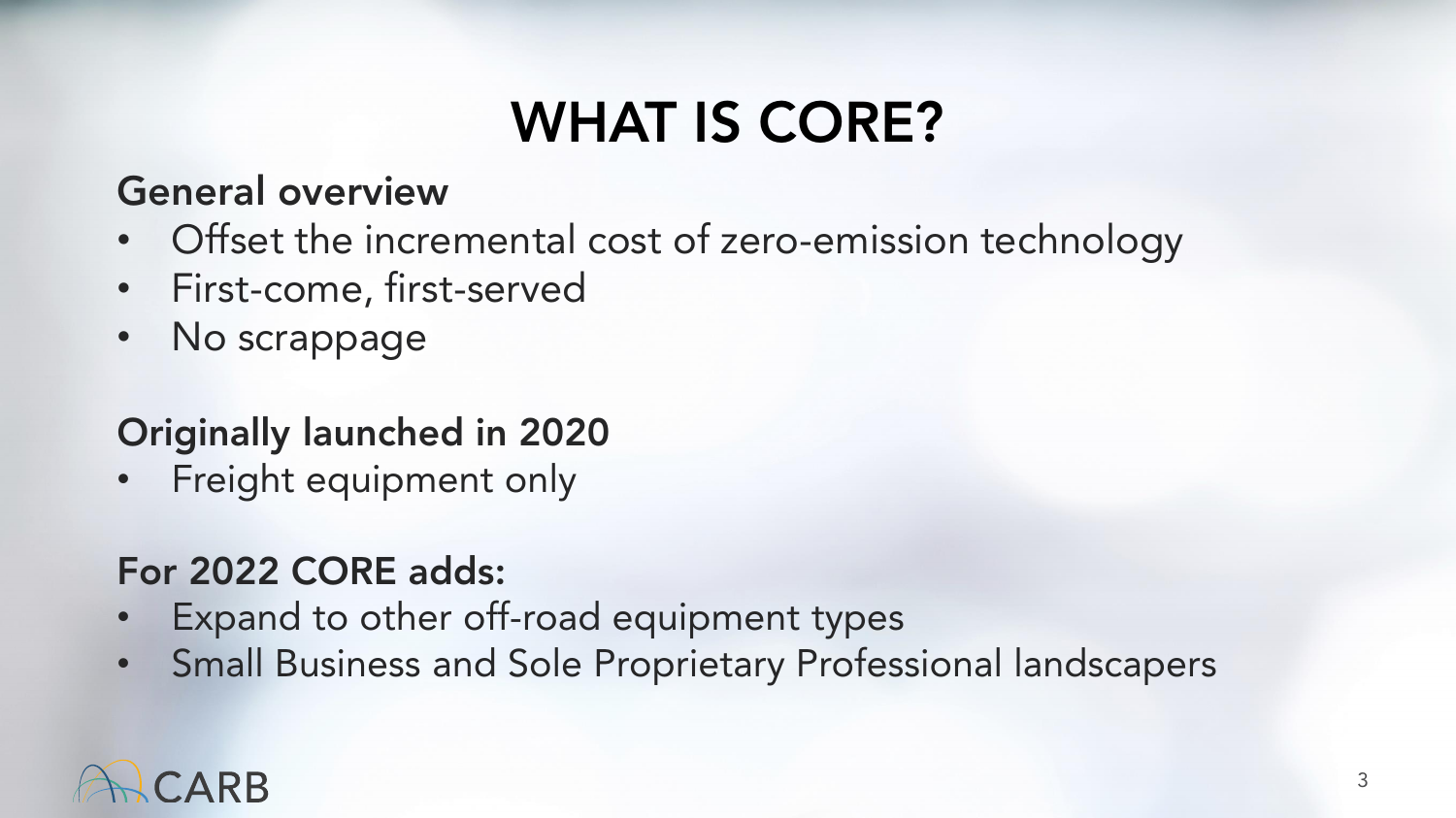# **General Timeline**



Manufacturer, Dealer, and Purchaser **Meetings** 

Outreach to small business and sole proprietors

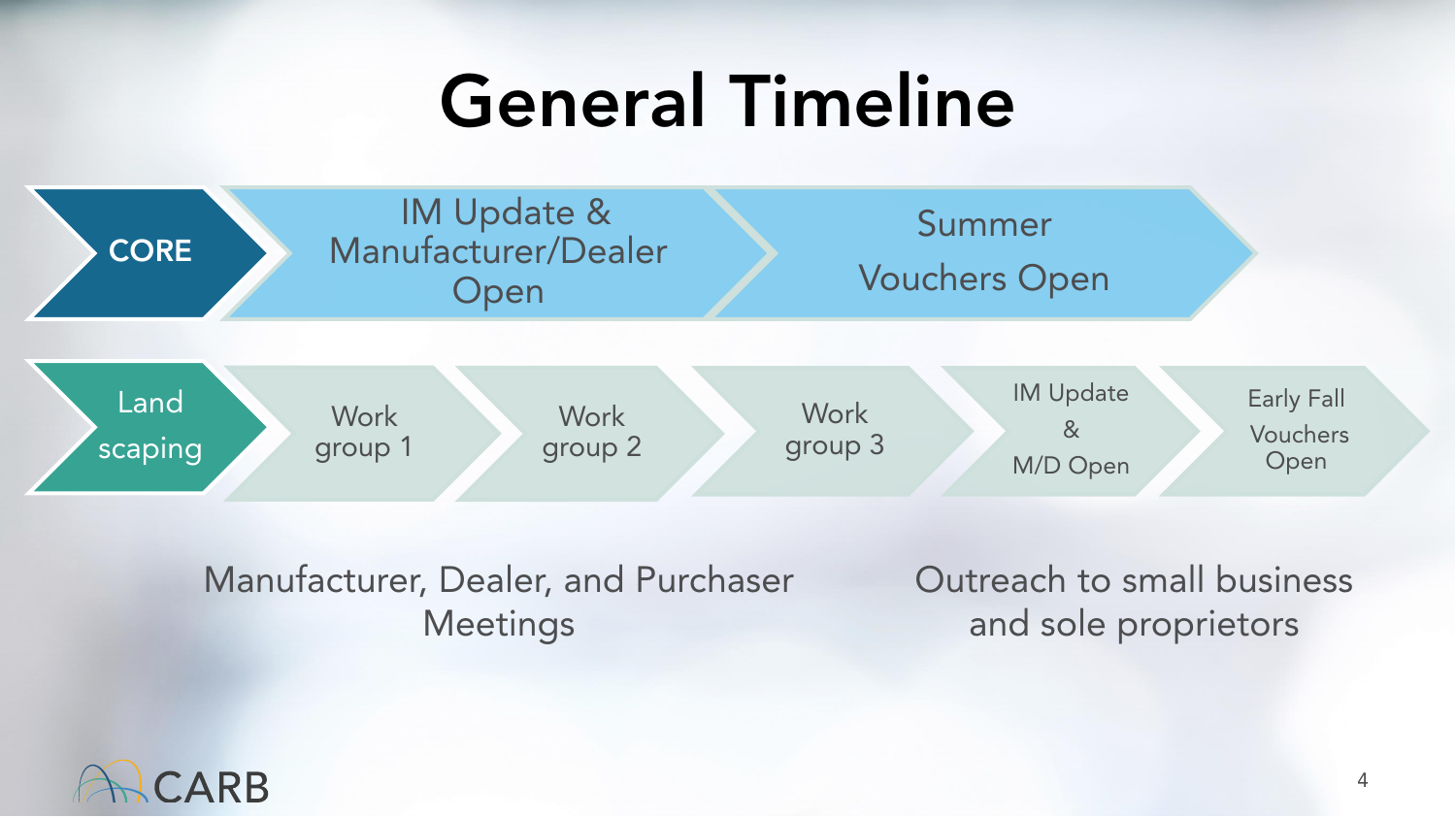# **CORE Funding**

#### **Greenhouse Gas Reduction Fund (GGRF)**

- \$78.5 million freight
- \$30.0 million commercial-grade landscaping
	- Replacing small off-road equipment
	- Professional landscapers
	- Sole proprietor or small business owners

#### **Air Pollution Control Fund (APCF)**

- \$86.45 million
- Multiple equipment categories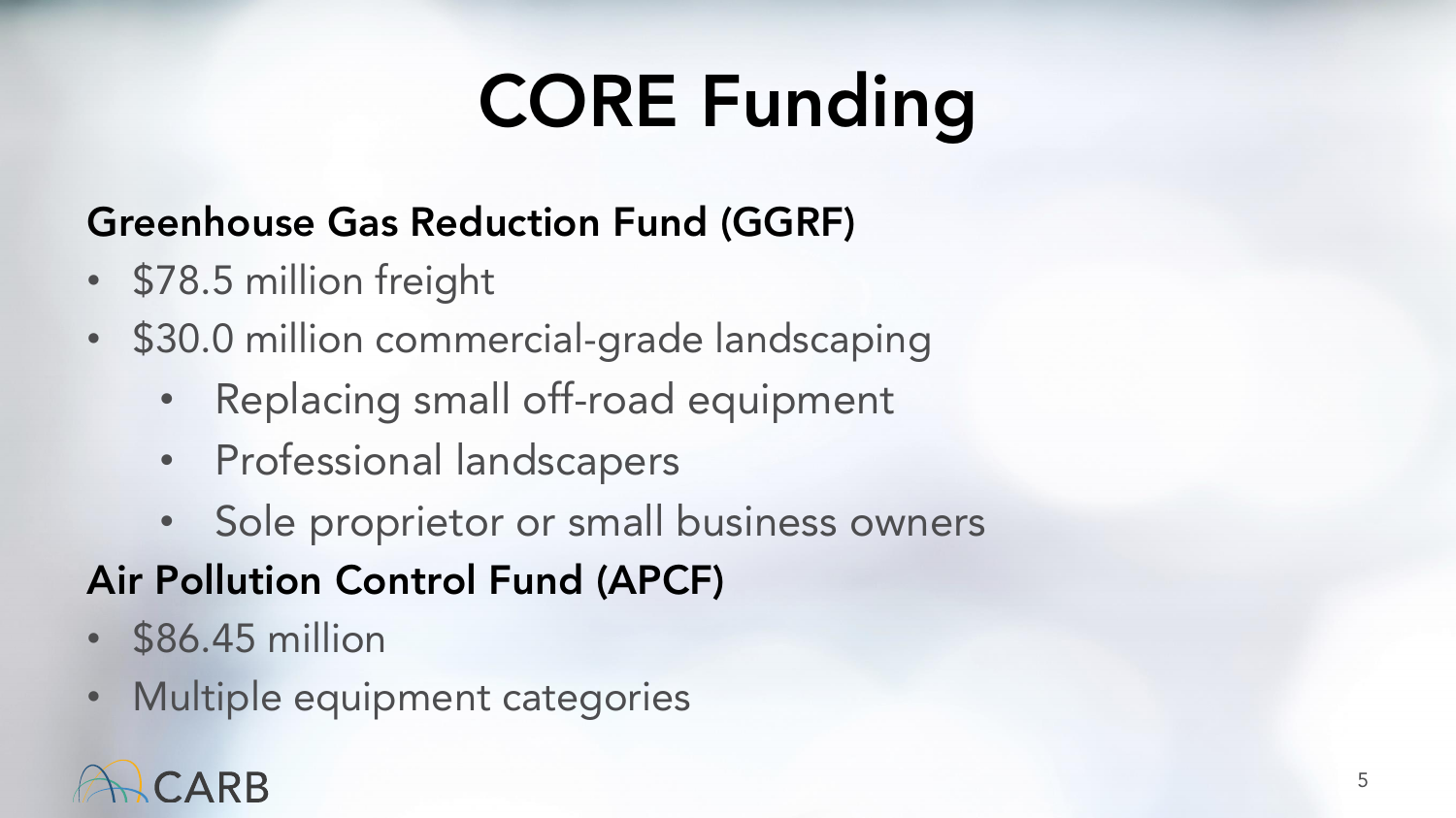# **Small Business Defined**

- Domiciled on CA
- 100 or fewer employees, and
- \$10,000,000 average annual gross receipts previous three years

Gov. Code Section 14837 (d)(1)(A)

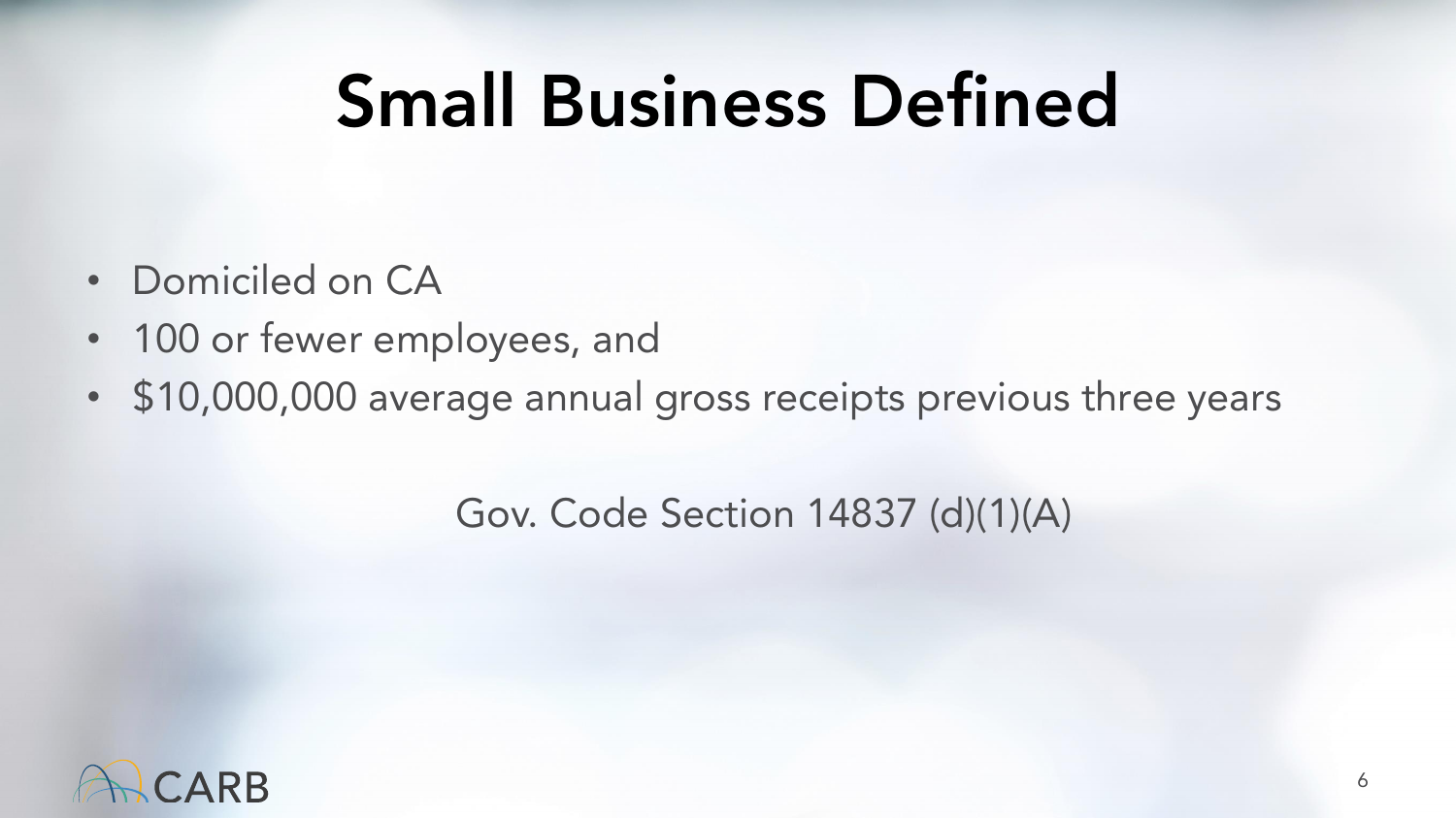#### **HOW TO PARTICIPATE BUYERS & USERS**

#### **EQUIPMENT BUYERS MUST PROVIDE PROOF OF BUSINESS STATUS**

- Select from Eligible Zero Emission equipment list only
- Point of Sale Transaction Limited paperwork
- No scrap or "turning in" of equipment is required\*
- Three-year ownership commitment

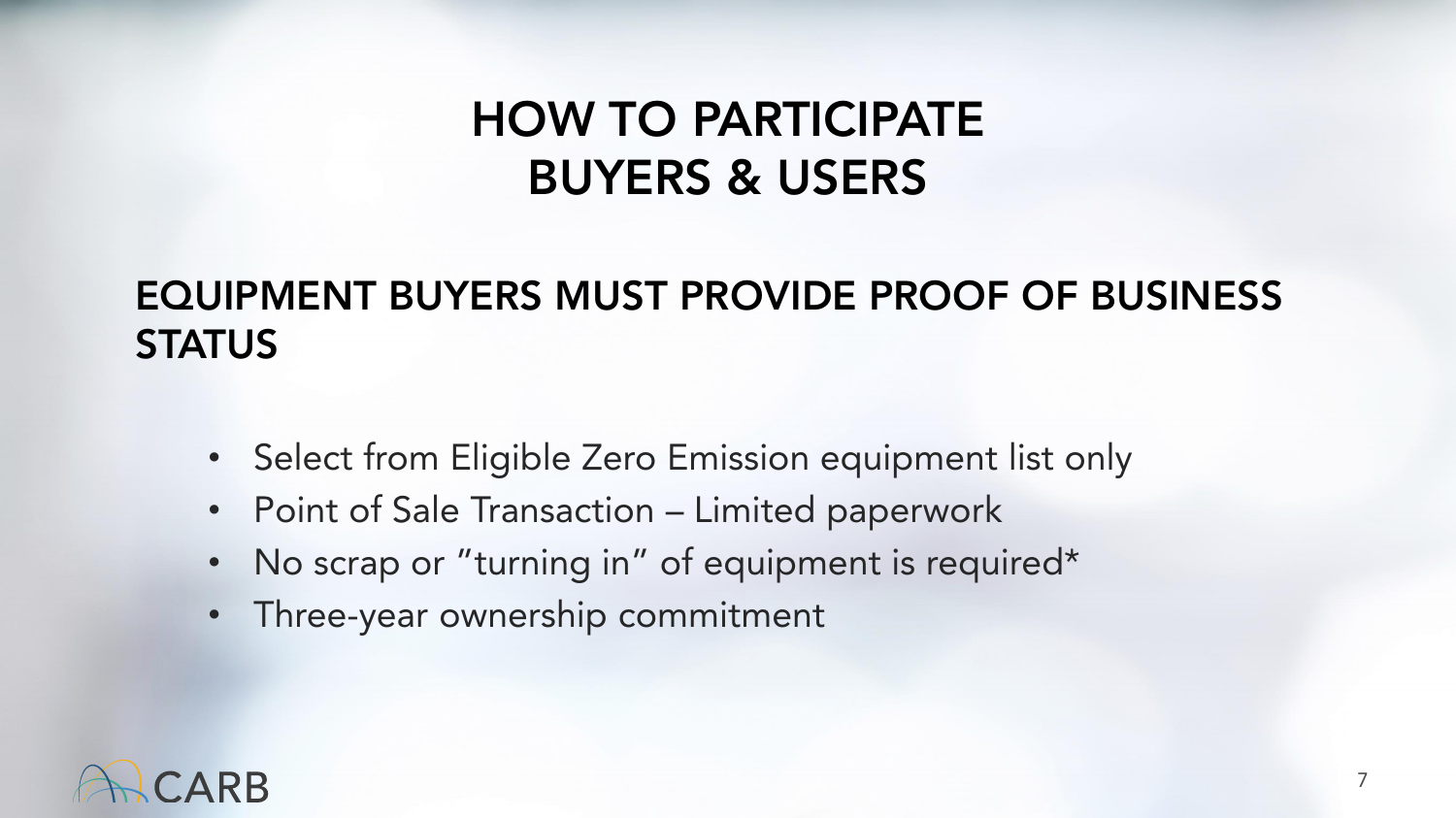# **PROPOSED ELIGIBLE EQUIPMENT AND VOUCHER AMOUNTS**

| <b>Equipment Type</b>              | <b>Proposed Voucher</b><br>(based on purchase price) | <b>Voucher Max Per Unit</b>          |
|------------------------------------|------------------------------------------------------|--------------------------------------|
| Edger, trimmer, Chainsaw, Pole Saw | 70%                                                  | \$200                                |
| Leaf blower and vacuum             | 70%                                                  | \$250                                |
| Walk behind mower                  | 70%                                                  | \$750                                |
| Ride-on Stand-ride Mower           | 70%                                                  | \$15,000                             |
| Additional batteries and charger   | 100%                                                 | Two (2) batteries<br>One (1) charger |

Funding is capped at \$100,000 annually per purchaser

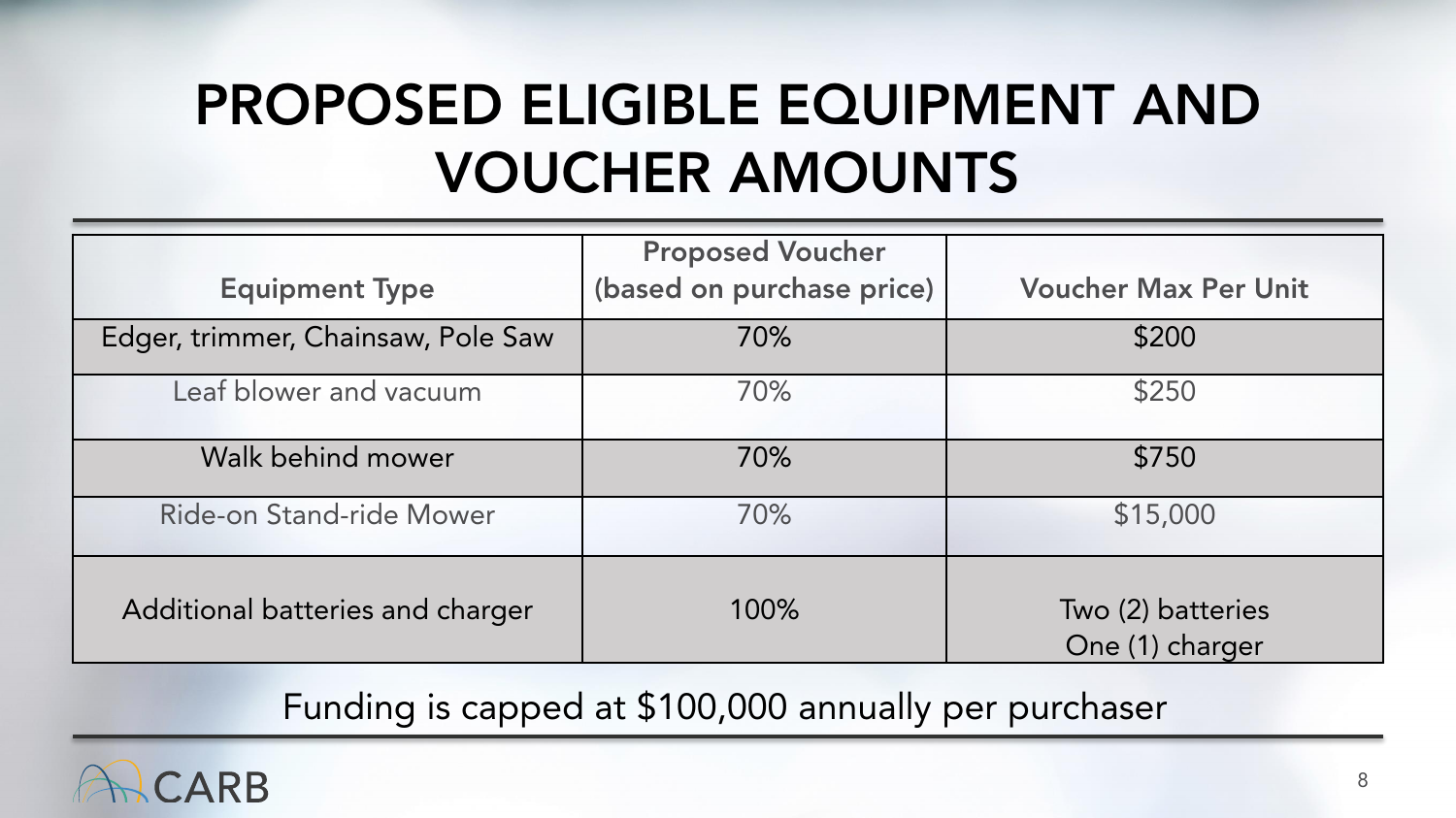# **HOW TO PARTICIPATE**

- We are developing an Attachment to the current Implementation Manual
- There will be some documentation, but we want to make as easy as possible
- Manufactures will need to submit commercial landscaping equipment
- Dealers will need to sign up

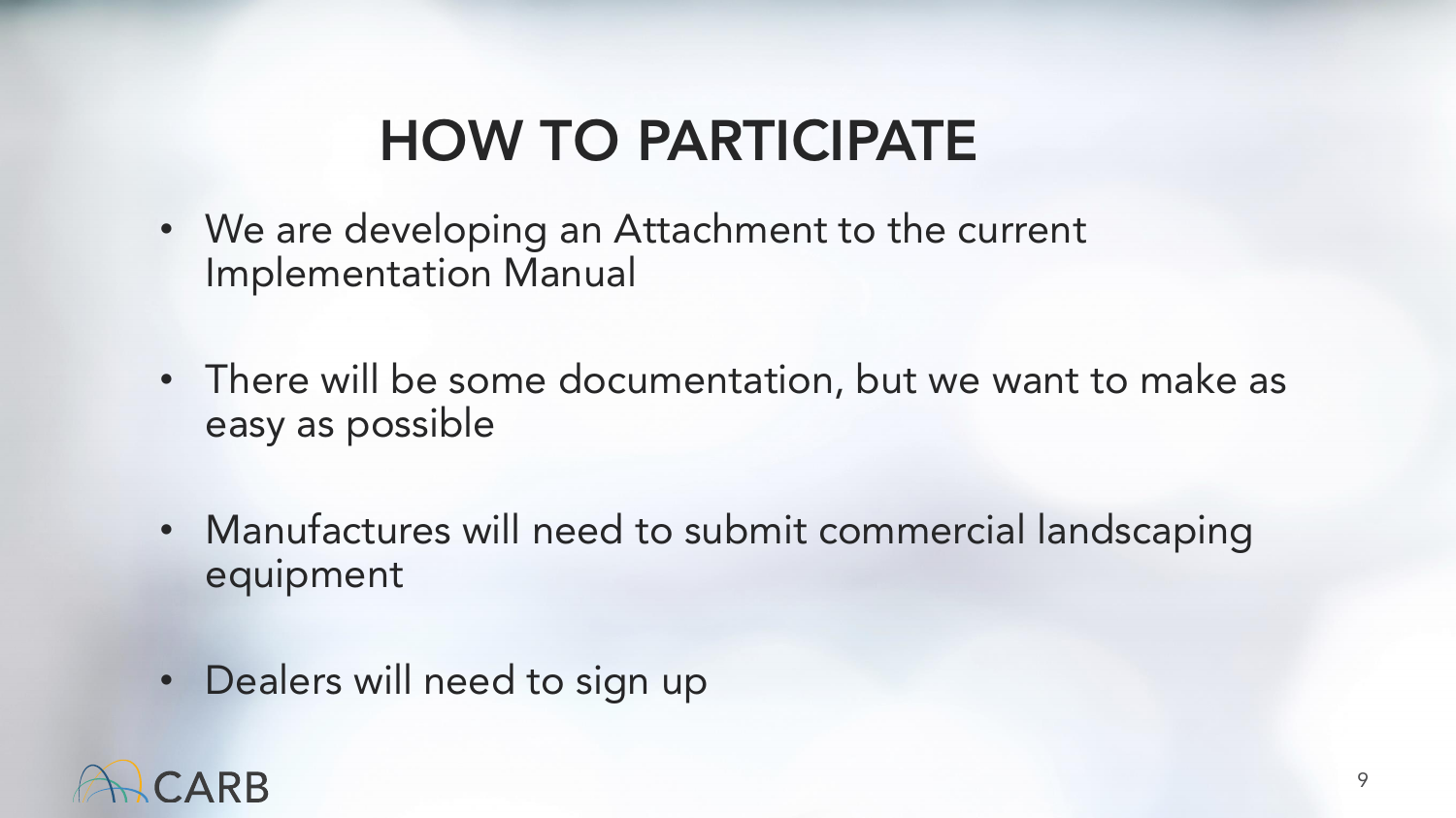### **HOW TO PARTICIPATE MANUFACTURERS**

#### **MANUFACTURERS MUST APPLY TO PARTICIPATE**

- Equipment application process is found in the CORE Implementation Manual
- Must submit equipment data outlined in the Implementation Manual (IM) for evaluation
- Eligible equipment will listed on CORE website
- Workforce training and development
- Must Provide Equipment Support

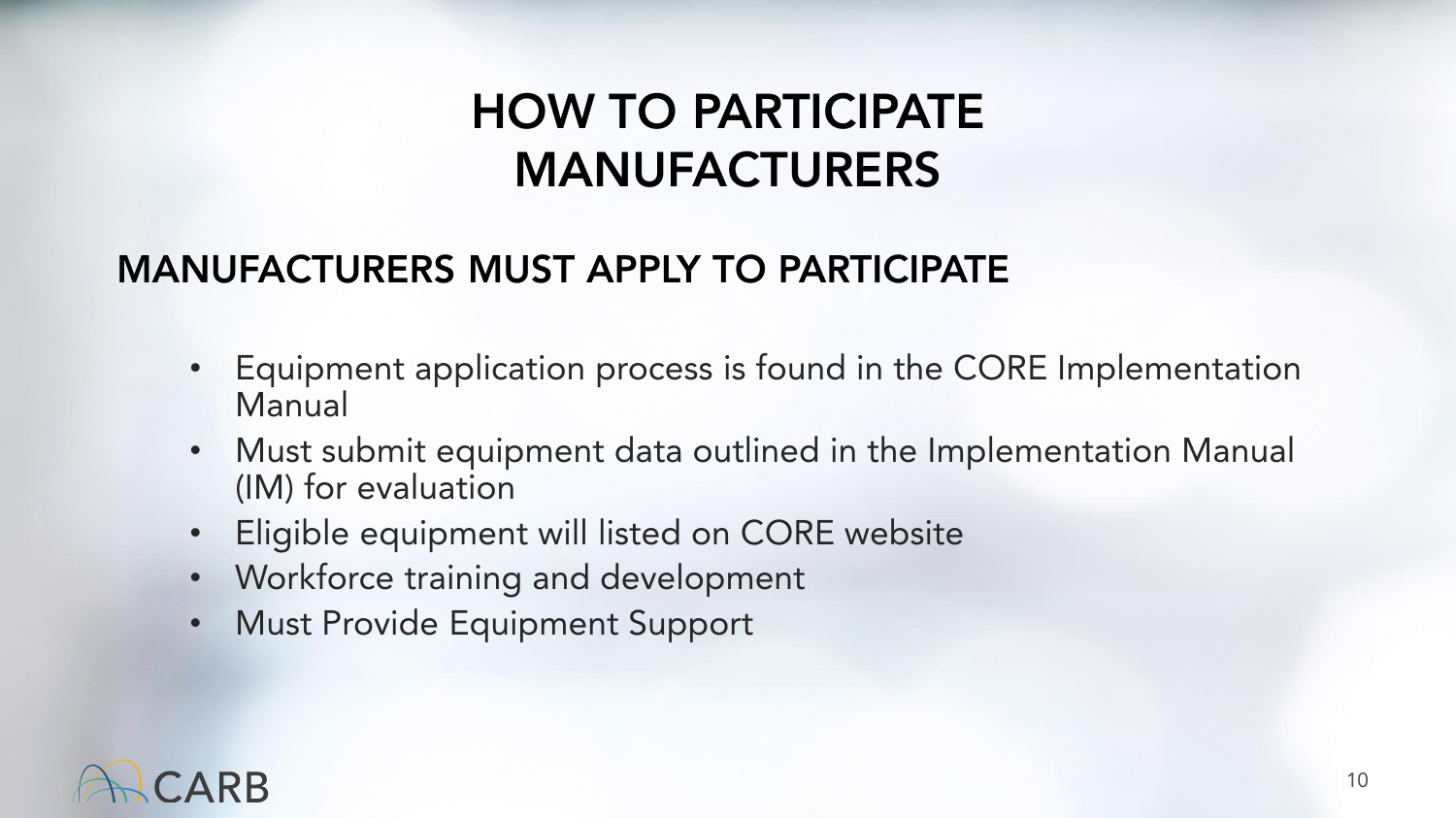### **HOW TO PARTICIPATE DEALERS**

#### **DEALERS MUST GET TRAINED / APPROVED TO PARTICIPATE**

- Only approved dealers are allowed to participate in CORE
- CALSTART will provide participation training
- Receive training
- CORE funded equipment can only sold through participating dealers
- Provide equipment support
- Provide workforce training and development
- Provide user training and education